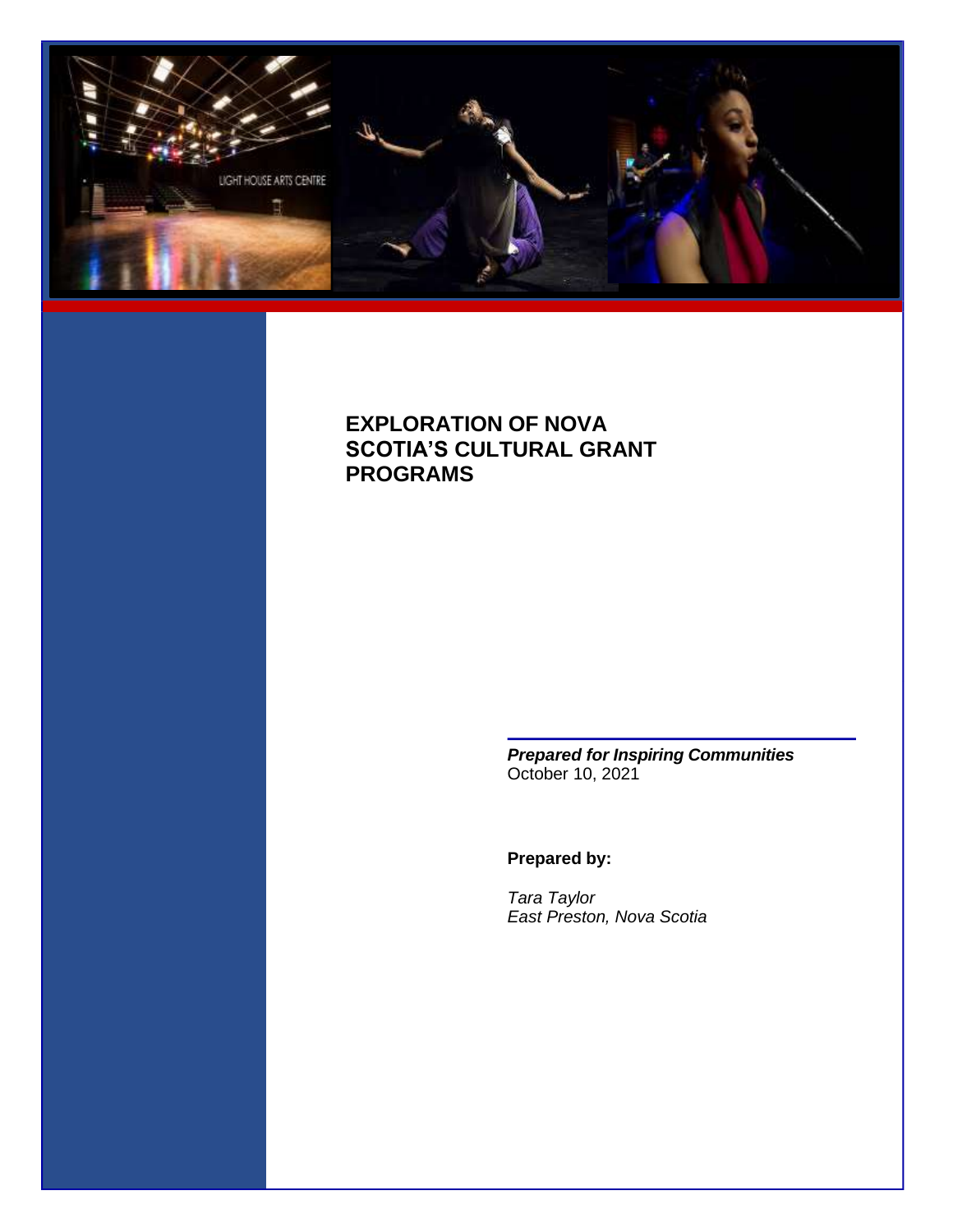# **EXECUTIVE SUMMARY**

## **PURPOSE OF THE EXPLORATION**

Tara Taylor was engaged by Inspiring Communities' Weave East initiative to conduct an exploration of the Province of Nova Scotia's cultural arts grant programs. The purpose of the exploration is to:

- Evaluate the effectiveness and outreach of the current arts grant programs for creatives.
- Make recommendations for improvement which focus on opportunities to:
	- Better meet the needs of the community; and
	- Streamline administration of the programs.
	- The current criteria organizations and artists must meet for funding

### **PHASES OF THE EXPLORATION**

I carried out this assignment in three phases. The primary objective of the first phase was to prepare a detailed exploration design which defined the field research that would be undertaken in the second phase of the study. The exploration design outlined the specific exploration issues, indicators, data sources, methodologies and question's that were used.

In the second phase of the study, I implemented a field research exercise which included:

- Interviews with 8 program officers from Halifax Regional Municipality, the Province and Canada Council (federal arts funder). In addition, 12 black artists province wide. The program officers are involved in the delivery and management of their departments current cultural / arts grants. (Specific grants: Diversity and CapaProvince grant; One Journey Initiative; Arts Nova Scotia, Canada Council for the Arts; Cultural Innovation Fund; Canada Healthy Communities Initiative; Black Business Initiative; Supporting Black Canadian Communities Initiative, Communities, Culture and Heritage, FACTOR Canada)
- A telephone, virtual survey and conversation was conducted with program officers and local artists. Many others, including arts organizations, sent in thoughts and answers to questions via email exchange. Response rates were higher amongst organizations that received multiple grants, particularly larger value grants and artists that were used to applying for grants.
- Email interviews with a sample of 14 individuals and organizations in the arts and cultural sector whose applications have been rejected or who have not applied to the grant and support programs in the past.
- Interviews with 7 other key stakeholders including representatives who have served on Assessment and jury Committees, representatives from other funding sources, and representatives of other organizations involved in the cultural sectors.

In the third phase of the study:

Conducted two virtual sessions involving over 80 sector representatives to review the major findings of the field research and obtain recommendations on future direction of the grant programs based on the five priorities identified in the Culture Plan.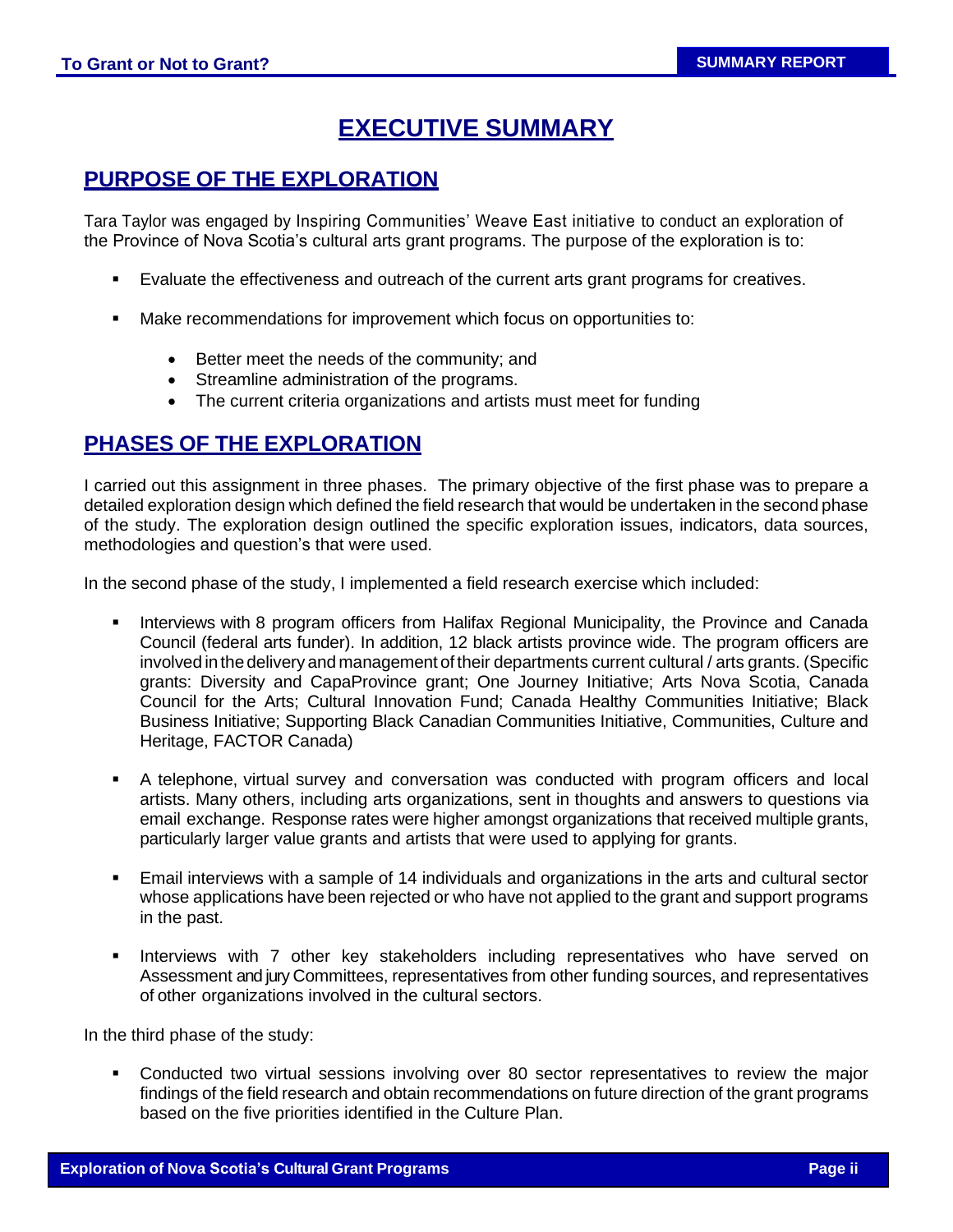- **•** Conducted interviews with municipal and provincial organizations involved in administering arts and culture grants in other jurisdictions to identify effective and efficient program design and delivery practices.
- Developed recommendations for changes to the structure and delivery of the arts and cultural grant programs.

## **OVERVIEW OF THE GRANT PROGRAMS**

Characteristics of the cultural grant programs offered by Nova Scotia include:

- **Nova Scotia disbursed about \$7.8 million in grants in 2019-20 to 144 non-profit arts and cultural organizations and artists**; 65 to organizations, 9 ad hoc groups; 70 individual artists.
- **Nova Scotia offers a wide range of arts and cultural grant programs**, of which 15 were the subject of my review.
- **The funding is concentrated amongst a relatively small number of organizations.** The top 5 organizations that receive operational funding form Canada Council are Symphony Nova Scotia, 2B Theatre, the Art Gallery of NS, Centre for Art Tapes, and Nimbus Publishing; there are five more. Out of these 10, 9 are based in Halifax and one is in Windsor. The highest funded, Symphony Nova Scotia, receives \$800k and the next increment down is \$299.5K.
- **Few new organizations began receiving funding under the major programs during the past five years.** Most organizations receiving Operating funding, in fact the top 10 have very little to no representation from people of color. At least, the second highest funded arts organization, 2B Theatre, has hired a black Executive Director and made that position a designated one. For now, this intentional hiring practice is a must to get black and brown creatives on the playing field. The common knowledge in the arts community is that operating funds are frozen, indeed.

## **IMPACTS AND EFFECTS**

This lack of access generates a variety of impacts.

- Does not increase the ability of underrepresented organizations to have capaProvince for growth, creation, producing, developing or disseminating their art / programs.
- No opportunity to leverage other funding
- Not able to increase artistic excellence
- Not able to increase community participation or public awareness of their art programs
- Not able to increase the level of diversity in art programming or creatives.
- Not able to explore / create meaningful collaborations among the organizations and creatives
- Extreme limitations on space to create, collaborate, and present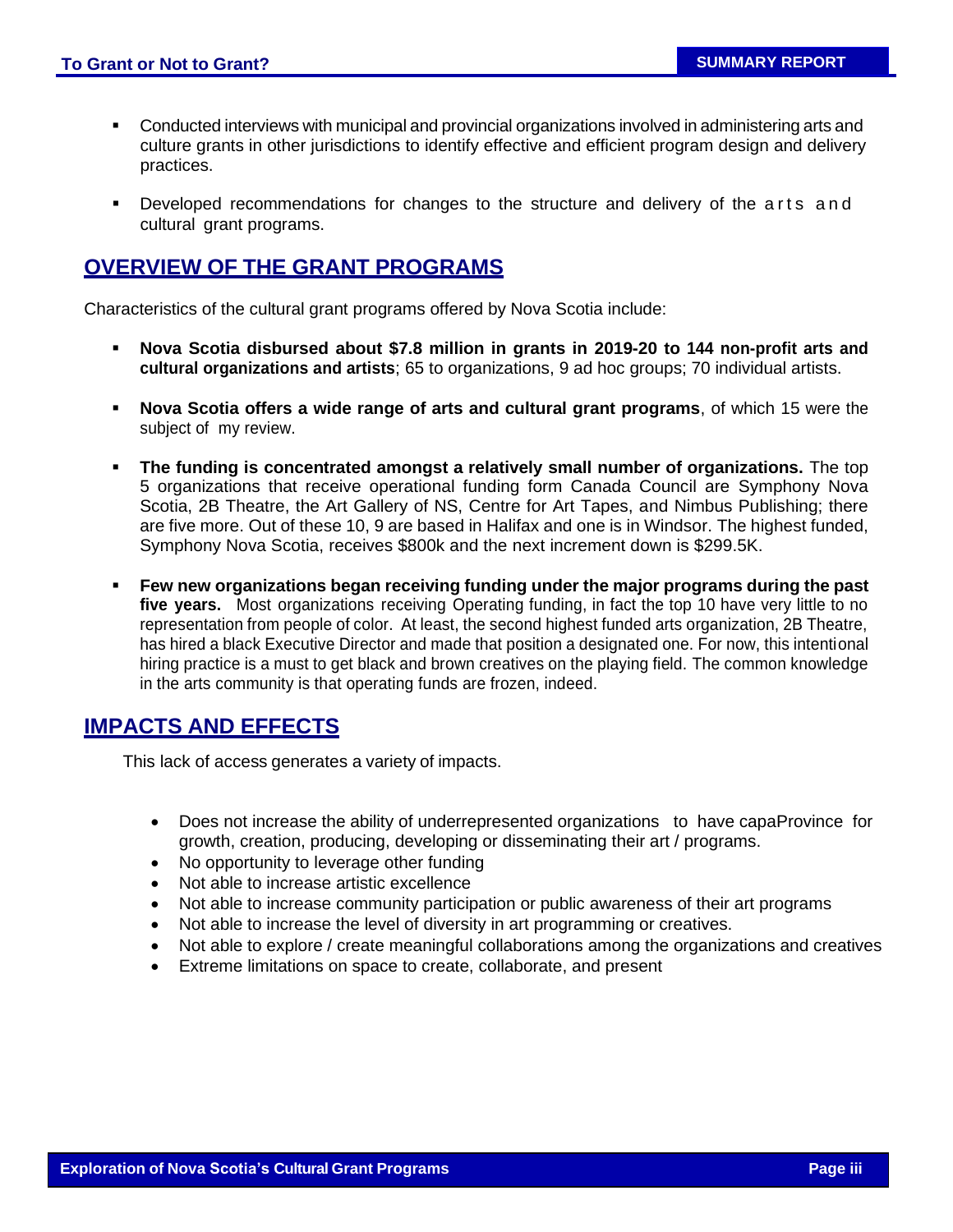## **STRENGTHS UPON WHICH TO BUILD**

- Nova Scotia has an **accomplished and resilient creative community**, including a strong base of non-profit arts and cultural organizations and a number of major, well-established cultural institutions that are recognized locally, nationally and internationally. The majority of these artists and organizations have gone UNSUNG for way too long. The impact of the creation in their communities is obviously in the lives of the consumers of their programming and creations.
- Nova Scotia is not as **strongly committed to its arts and cultural community as it can be.**
- The **program officers** are committed, experienced, highly capable and closely connected to the arts and cultural community in Nova Scotia. However, after taking in depth with several of the, their hands are tied in regards to making impactful changes to the delivery of their funding programs.
- The Province offers a **diverse mix of programs** providing support to a wide range of organizations from major arts organizations to emerging artists, arts groups and youth for a wide variety of purposes encompassing operating funding, projects, capital improvements, theatre rental, festivals and otherevents, planning and organizational development, creation of original artworks, and transit shelter advertising space. Where the lack exists is always the outreach piece to the broader arts community
- **Awareness of the programs is high amongst leading organizations**, many of who have longstanding relationships with the province. So perhaps a solution is to establish more trust and relations among underserved arts groups and individuals.

#### **THE NEED FOR CHANGE**

- **Ensuring that the programs are aligned with and will contribute directly to the achievement of the vision and goals of the Culture Plan**. Prior to development of the Culture Plan, there was no clearly defined strategic direction or focus for the grant programs. Over time, a complex range of programs developed which lacked coordination and focus. The adoption of the Culture Plan provides an opportunity to step back and refocus the programs on key priorities. However, even our Cultural Action plan left out the important contributions of grassroots / ad hoc groups.
- **Streamlining administration and delivery of the program to ensure that the available resources can focus on the priorities of the Culture Plan**. The existing application, assessment and adjudication processes are time consuming for juries and staff. Staff members spend significant amounts of time answering questions from potential applicants, providing guidance around application forms sometimes (depends on who it is), screening applications foreligibility, and supporting the adjudication process. Juries go over the applications and come together to discuss. If there are not many people on the jury and in the staff that are represented from underserved communities, a bias sneaks in final decisions. The application processes is very time consuming for applicants, particularly emerging or grassroots organizations, who commonly have limited resources available and may have little experience in developing applications. So, perhaps a solution can be a system implemented (like the Business Navigators) to assist with applications.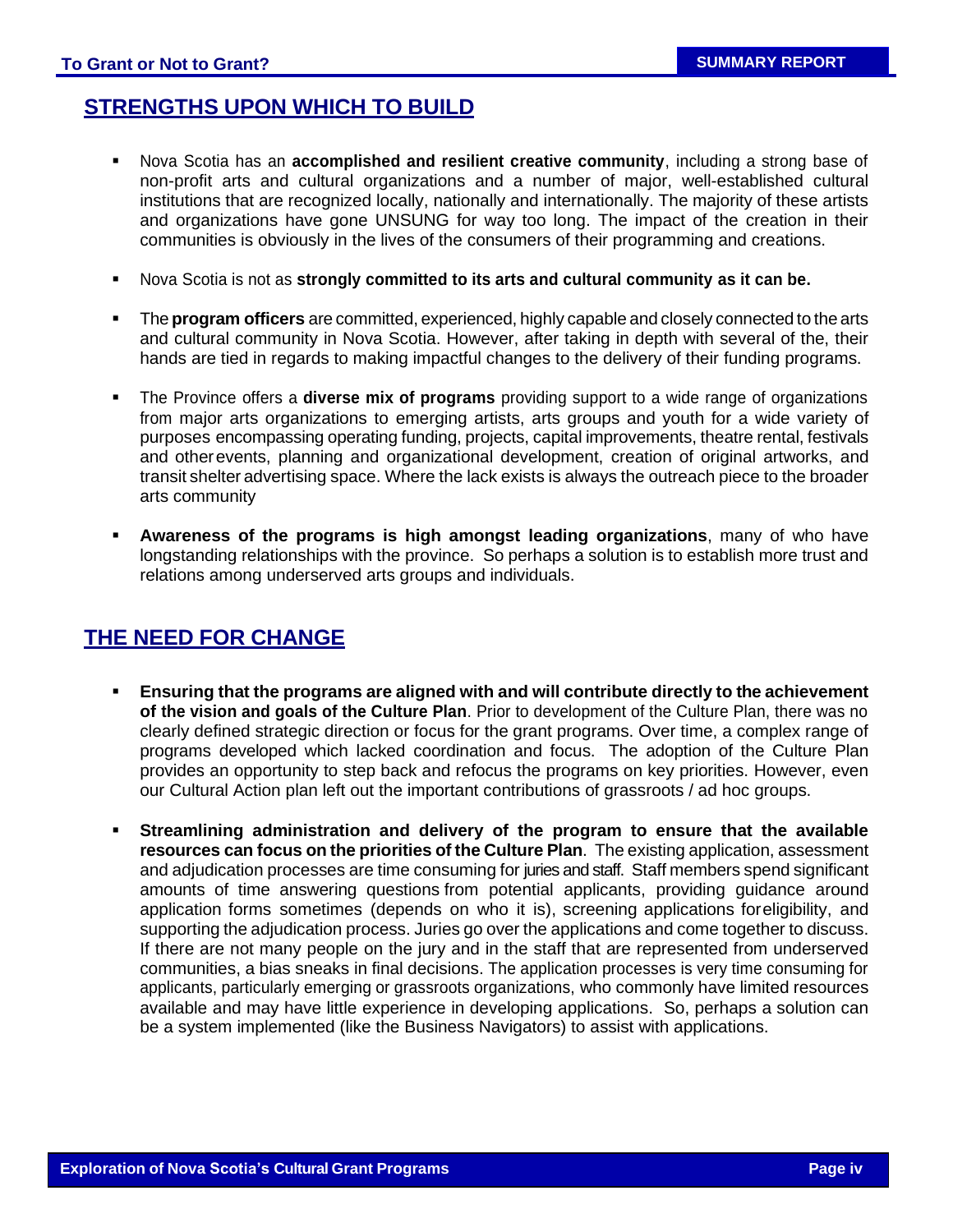Reflecting these key issues, recommendations have been developed focusing on improving the program structure and enhancing program delivery.

#### **RECOMMENDATIONS TO STRENGTHEN THE PROGRAM STRUCTURE**

Recommendations regarding the program structure are as follows:

- Grant programs should take a more proactive and strategic approach to support development of the sector for underrepresented creatives, which focuses on strengthening the building blocks of the sector. The focus group and discussions highlighted the need to place emphasis on facilitating greater collaboration and exchange of ideas/expertise, encourage innovation in performances and operations, enhance professional development of both artists and administrators, improve audience development and outreach activities, develop shared/multipurpose infrastructure, strengthen infrastructure particularly at the neighbourhood/community level, and expand cultural learning opportunities.
- Consideration should be given to developing a mechanism to define clear funding priorities and review the allocation of grants against those priorities on an ongoing basis. The results of the industry workshops are an important first step in identifying priorities but a formal process needs to be established. Consideration should be given to establishing a planning process through which priorities are established and reviewed. The priorities will then be used to guide the exploration of grant applications. Before final recommendations are made to all levels of government, the overall allocation of funding could be reviewed against these priorities to determine any final adjustmentsthat may be needed to better reflect the priorities established. For jury processes, the need to have members from equity seeking groups is crucial to even understand the depth of the message and story behind the art being submitted
- Diversity needs to be placed at the forefront of the programs. The need for a distinct Diversity Initiatives program can be addressed by establishing diversity and support for emerging groups as a priority for the cultural grant and support programs overall. This will require defining successful outcomes for diversity, developing a clear definition and intent, and evaluating all grant applications against these outcomes. Efforts should be made to retain and incorporate successful components of the existing Diversity Initiatives program into the new program structure.
- The structure of the program or programs should be sufficiently broad to support a wide range of activities while flexible enough to allow for changes in priorities over time.
- To increase access and inclusiveness, the new program structure should also incorporate a broadened definition of eligible proponents. For example, the definition of eligible applicants could be broadened to consider applications from partnerships or collaborations between various groups within the industry as well as partnerships with non-arts groups (such as businesses, technology organizations, educational institutions etc. in and outside of Nova Scotia for effective outreach efforts) and unincorporated ad-hoc arts and cultural groups.
- Efforts to increase access and inclusiveness should be supported by increased outreach activities. More effort is required to increase awareness of the program amongst applicants, particularly emerging artists and new artists to the community, who have not applied in the past but whose activities are consistent with the vision, values and strategic themes of the Culture Plan. Resources will be required to develop and implement a formal outreach strategy.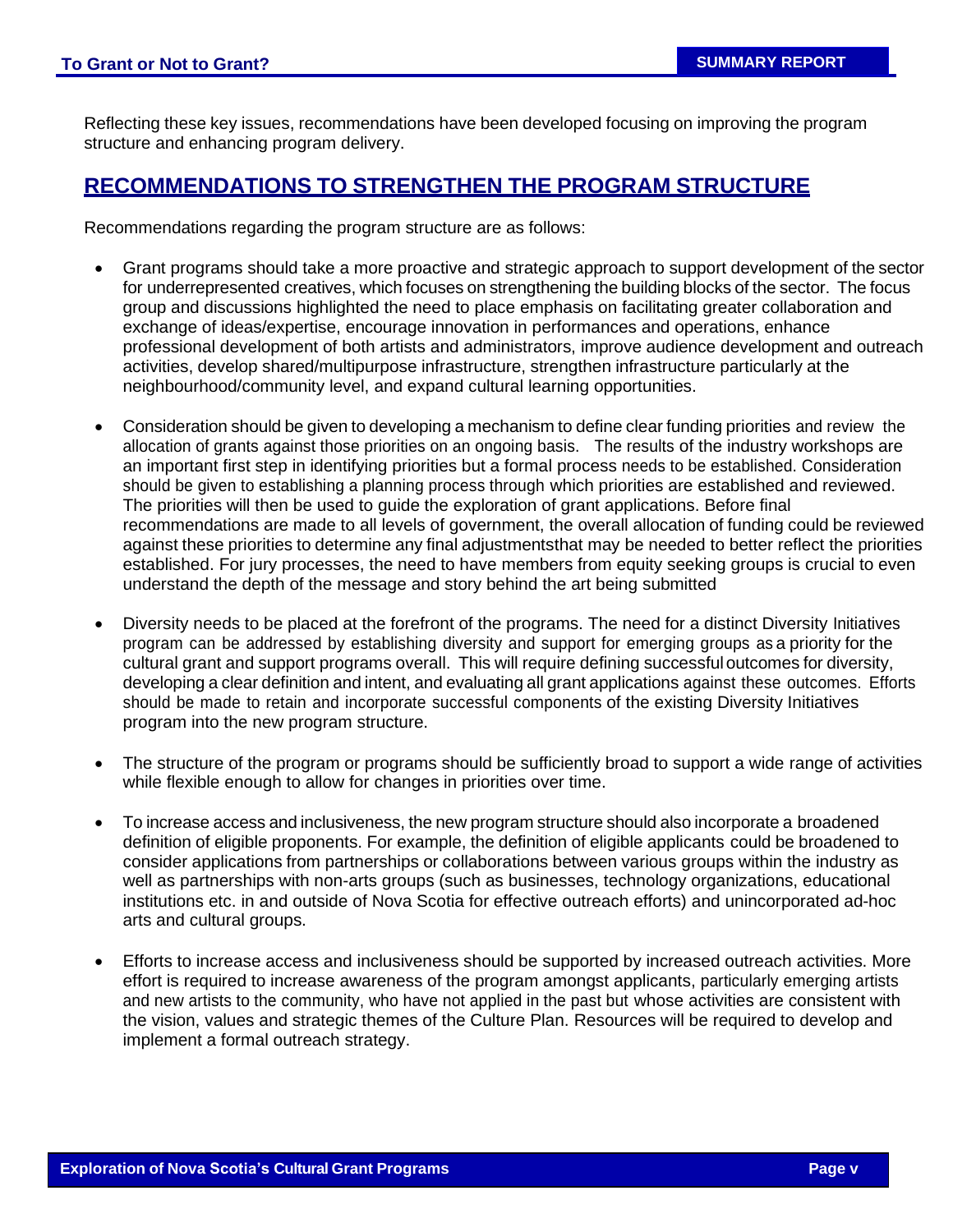▪ **A separate review process should be established for smaller grants versus larger grants.**In speaking with many Program Officers, they are very open to hearing new and innovative ideas, art, creation and will assist with figuring out the way that your proposal best fits their needs. Even though I have benefited from the "making if fit" assistance, it is not known to the majority of creators.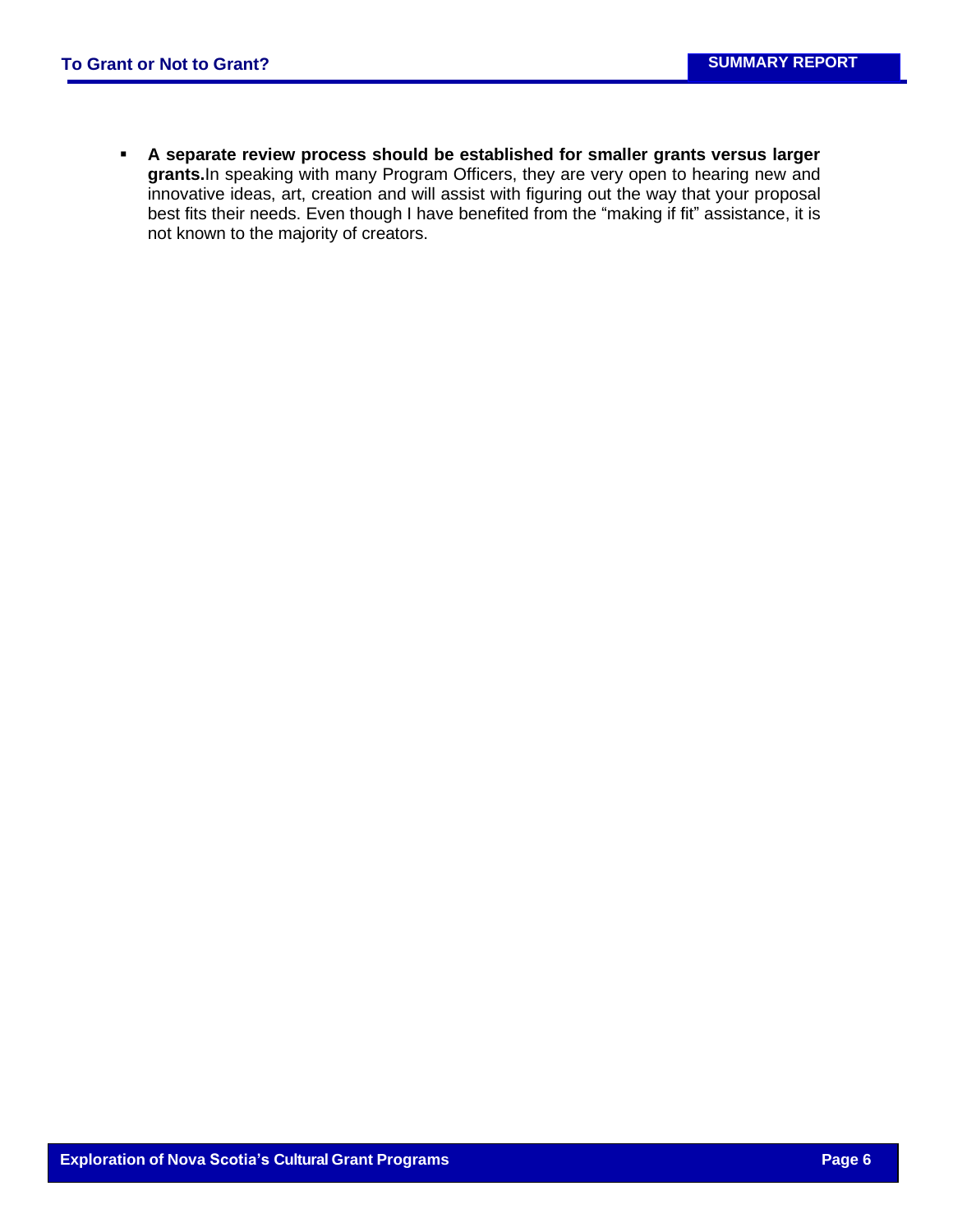#### **OPPORTUNITIES FOR IMPROVEMENT**

| <b>Area</b>                       | <b>Recommendations or Suggestions for Improvement</b>                                                                                                                                                                                                                                                                                                                                                                                                                                                                                                                                                                                                                                                                                                                                                                                                                                                                                                                                                                                                                                                                                                                                                                                                               |
|-----------------------------------|---------------------------------------------------------------------------------------------------------------------------------------------------------------------------------------------------------------------------------------------------------------------------------------------------------------------------------------------------------------------------------------------------------------------------------------------------------------------------------------------------------------------------------------------------------------------------------------------------------------------------------------------------------------------------------------------------------------------------------------------------------------------------------------------------------------------------------------------------------------------------------------------------------------------------------------------------------------------------------------------------------------------------------------------------------------------------------------------------------------------------------------------------------------------------------------------------------------------------------------------------------------------|
| Program<br><b>Design/Delivery</b> | • Consult the broader equity seeking arts and culture community and develop<br>a cultural grants map in consultation with other funders to identify funding<br>gaps as well as opportunitiesto reallocate provincial funds. Groups or<br>activities that warranted support in the past may no longer require<br>assistance and the level of support may need tobe increased or<br>decreased.<br>At present, older and established artists, arts and culture organizations<br>$\bullet$<br>with a track record are more likely to receive larger Province grants. This<br>practice may put newer promising and impactful equity seeking artists/<br>organizations at a disadvantage. There is also little incentive for more<br>established companies to work with emerging groups and artists with the<br>exception of Diversity Initiatives grants which are limited to diverse<br>communities. The Province should provide equal opportunities to both<br>established and emerging organizations through its grant programs as well<br>as promote more collaboration between the two groups. The Province<br>should also put more focus in providing community cultural development<br>support as emerging artists often start flourishing at the communitylevel. |
|                                   | Provide audience development grants to arts and culture organizations.<br>$\bullet$<br>Investments in audience development can pay off in the long run as arts<br>and culture organizations move away from Province grants and support<br>toward more earned revenues.<br>Allow Operating grants to fluctuate considerably to more closely emulate<br>$\bullet$<br>the performance and growth patterns of the recipients. Provide<br>recipients with advance notice as well as opportunity to improve<br>performance in case of possible funding cuts. Develop a formal exit<br>strategy to graduate existing Operating clients in order to make room for<br>new clients. I feel like in the past 2 yrs, in the wake of the pandemic, this is<br>being explored.                                                                                                                                                                                                                                                                                                                                                                                                                                                                                                    |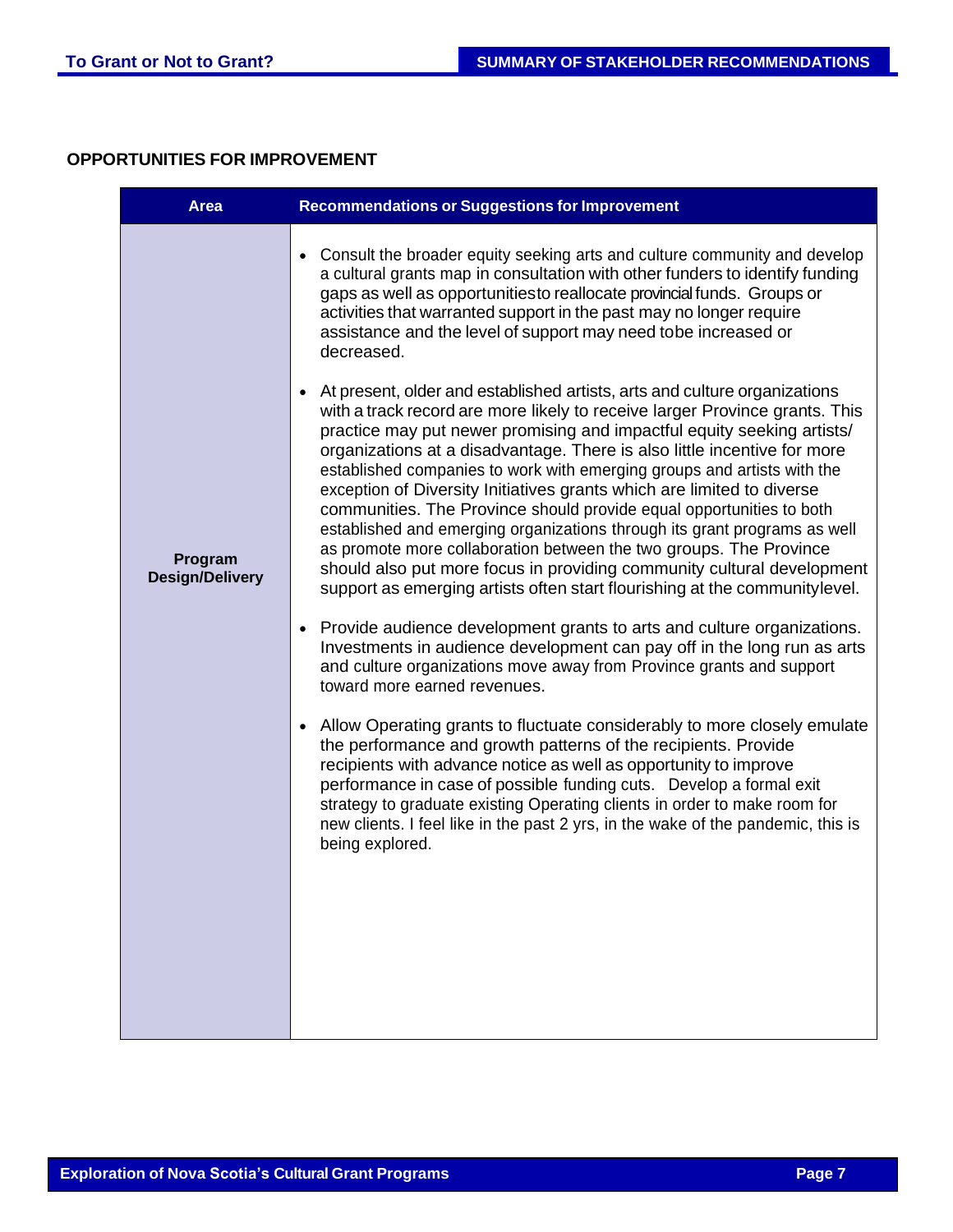| Area                                      | <b>Recommendations or Suggestions for Improvement</b>                                                                                                                                                                                                                                                                                                                            |
|-------------------------------------------|----------------------------------------------------------------------------------------------------------------------------------------------------------------------------------------------------------------------------------------------------------------------------------------------------------------------------------------------------------------------------------|
|                                           | Explore whether distinct communities would be better served if diversity<br>was adopted as one of the core principles across all the Province grant<br>programs as opposed to having a stand-alone program. Arts Nova Scotia<br>has added a diversity question to their grants and the applicant has to clearly<br>spell out their plans to implement diversity into their work. |
|                                           | A Capital grant program (Supporting Black Communities Initiative) has<br>been established exclusively for black organizations. This momentum<br>needs to stay up until there is a healthy balance and one be created for<br>arts and cultural organizations specifically.                                                                                                        |
|                                           |                                                                                                                                                                                                                                                                                                                                                                                  |
| Program<br>Design/Delivery -<br>Continued |                                                                                                                                                                                                                                                                                                                                                                                  |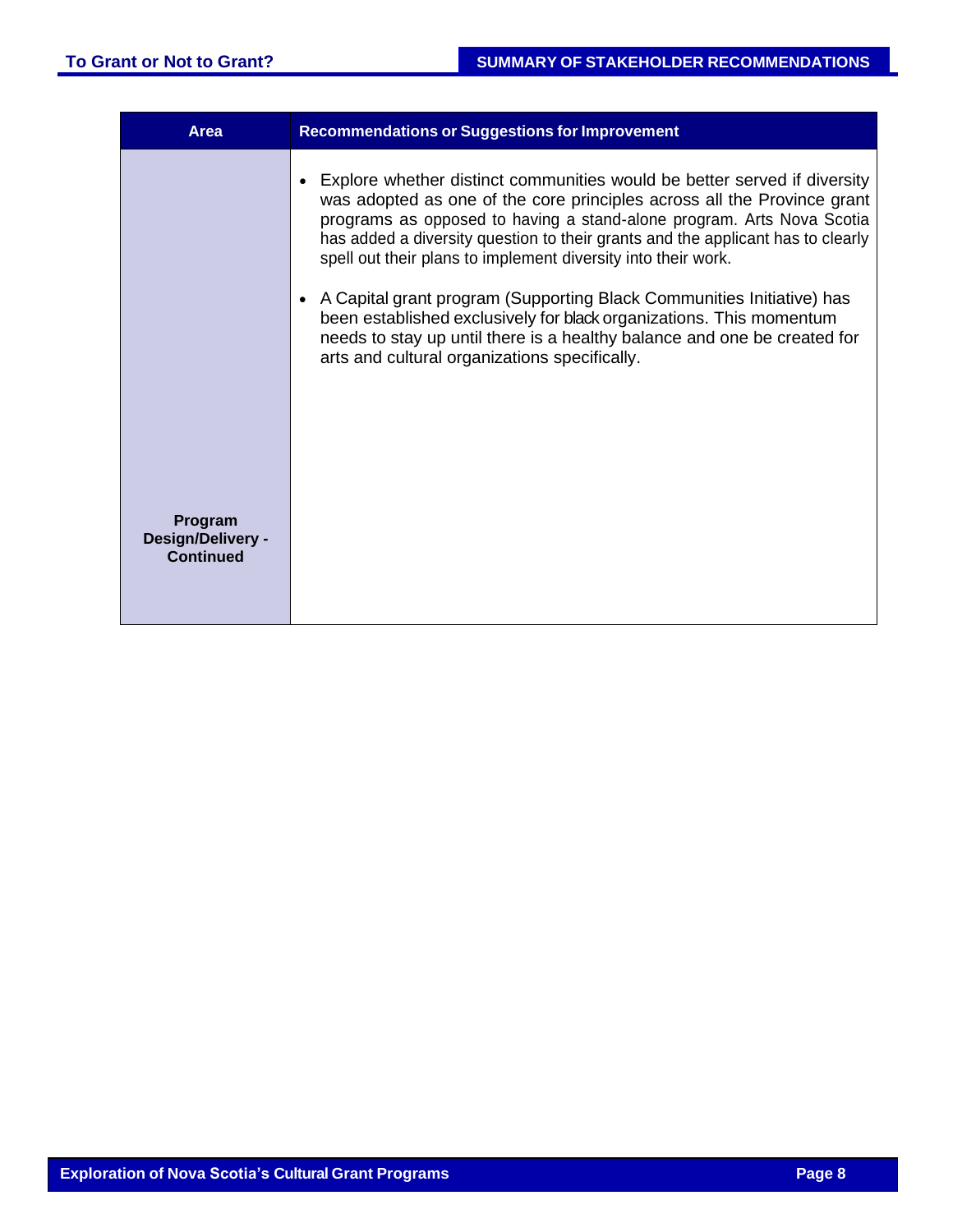| <b>Area</b>                                              | <b>Recommendations or Suggestions for Improvement</b>                                                                                                                                                                                                                                                                                                                                                                                                                                                                                                                                                                                                                                                        |
|----------------------------------------------------------|--------------------------------------------------------------------------------------------------------------------------------------------------------------------------------------------------------------------------------------------------------------------------------------------------------------------------------------------------------------------------------------------------------------------------------------------------------------------------------------------------------------------------------------------------------------------------------------------------------------------------------------------------------------------------------------------------------------|
|                                                          |                                                                                                                                                                                                                                                                                                                                                                                                                                                                                                                                                                                                                                                                                                              |
| <b>Eligibility Criteria/</b><br><b>Access to Funding</b> | Expand and/or revise current program eligibility criteria<br>$\bullet$<br>Aboriginal arts and culture groups/organizations;<br>Youth arts and culture groups/organizations;<br>٠<br>Festivals and events;<br>Multidisciplinary/collaborative projects/activities;<br>$\bullet$<br>Emerging artists; and<br>٠<br>Smaller arts and culture groups/organizations.<br>$\bullet$                                                                                                                                                                                                                                                                                                                                  |
| <b>Application and</b><br>Adjudication<br><b>Process</b> | Coordinate uniform application and reporting forms with other funding<br>$\bullet$<br>organizations. For funder specific questions or information, use additional/separate<br>pages.<br>Simplify the application forms in terms of both content and layout. The current<br>$\bullet$<br>forms are too cumbersome particularly in the context of the amount of funds<br>available compared to other funding organizations. Make the application forms<br>more user friendly by replacing the Excel forms with online applications.<br>Review the feasibility of eliminating multiple grant deadlines.<br>Align Province fiscal<br>$\bullet$<br>year to the fiscal year of grant applicants and other funders. |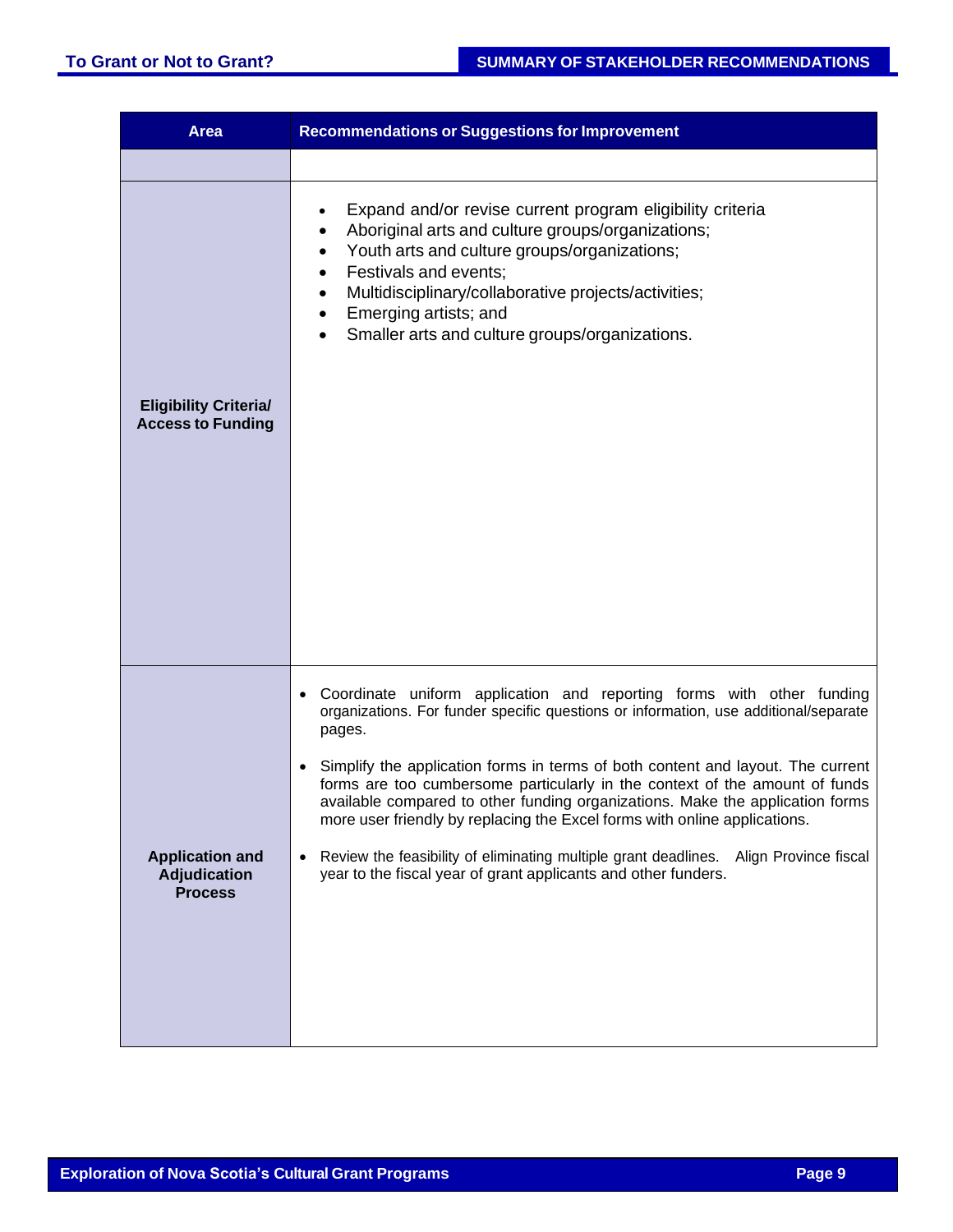| <b>Area</b>                                                                 | <b>Recommendations or Suggestions for Improvement</b>                                                                                                                                                                                                                                                                                                                                                                                                                                                                                                                                                                                                                                                                                                                                                        |
|-----------------------------------------------------------------------------|--------------------------------------------------------------------------------------------------------------------------------------------------------------------------------------------------------------------------------------------------------------------------------------------------------------------------------------------------------------------------------------------------------------------------------------------------------------------------------------------------------------------------------------------------------------------------------------------------------------------------------------------------------------------------------------------------------------------------------------------------------------------------------------------------------------|
|                                                                             | • Assessment Committee jurors from the arts and culture community should be<br>chosen early so that they have time to attend cultural performances and events to<br>obtain firsthand knowledge of the artistic merit and organizational competence of<br>an applicant.                                                                                                                                                                                                                                                                                                                                                                                                                                                                                                                                       |
|                                                                             | • Review the rule that bars existing grant recipients from serving on any Assessment<br>Committee as it limits the pool of potential jurors.                                                                                                                                                                                                                                                                                                                                                                                                                                                                                                                                                                                                                                                                 |
|                                                                             | • Make the arts community more involved in the assessment process and reduce<br>staff decision-making role for the Municipality grants. Introduce arts jury/peer<br>review assessment process like the Province does.                                                                                                                                                                                                                                                                                                                                                                                                                                                                                                                                                                                        |
| <b>Application and</b><br><b>Adjudication</b><br><b>Process - Continued</b> | • Adjust the grant approval time frame as some grant approval time frames do not<br>give applicants adequate time to prepare/organize once their applications are<br>approved and funds are disbursed by the Province.                                                                                                                                                                                                                                                                                                                                                                                                                                                                                                                                                                                       |
|                                                                             | Consider creating an Outreach Coordinator position and implementing an outreach<br>$\bullet$<br>plan to communicate grant information in a comprehensive and concerted manner.<br>The outreach plan should clearly define all the target groups along with ways to<br>reach them. Explore the possibilities of working together with arts schools and<br>associations for outreach purpose, using more newspaper advertisements and<br>grant information workshops/meetings, and adopting communication materials in<br>other languages and/or simplified English. The outreach plan should also include<br>ways to reach target groups other than potential grant recipients such as other<br>funding sources and the general public.<br>Expand the email/newsletter communication system to cover arts and |
| Outreach/<br><b>Communication</b>                                           | culture organizations that have not yet received funding from the<br>Province in order to inform them about upcoming grants.                                                                                                                                                                                                                                                                                                                                                                                                                                                                                                                                                                                                                                                                                 |
|                                                                             |                                                                                                                                                                                                                                                                                                                                                                                                                                                                                                                                                                                                                                                                                                                                                                                                              |